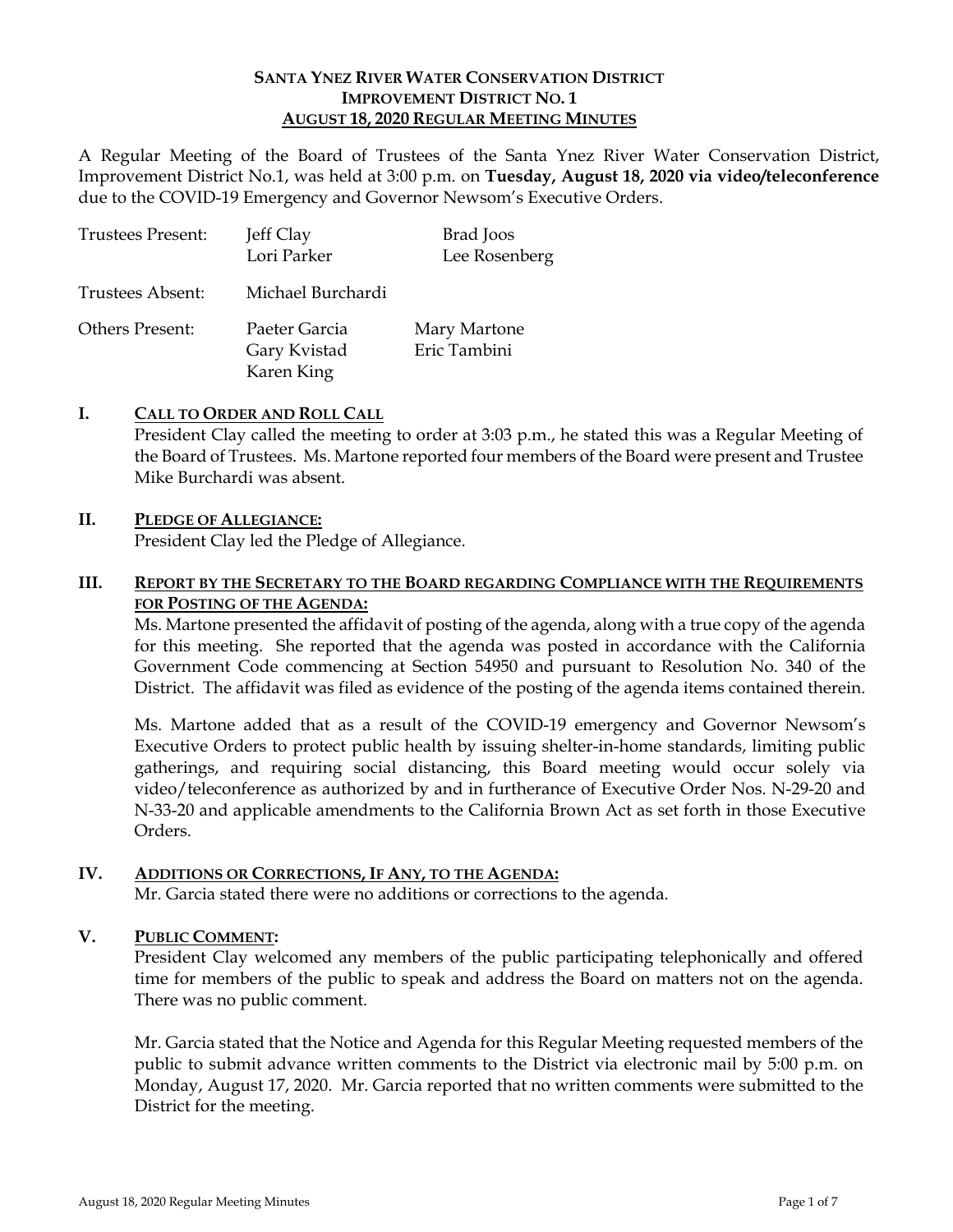# **VI. CORONAVIRUS (COVID-19) UPDATE**

**A.** General Manager's Report

The Board packet included copies of press releases issued by the Santa Barbara County Public Health Department dated July 20 and 23, 2020 and August 4 and 12, 2020 regarding current requirements pertaining to COVID-19.

Mr. Garcia reported on the current activities related to the COVID-19 pandemic and the District's actions. He stated that staff continues to receive, and review updates related to COVID from federal, state, regional, and local agencies. Mr. Garcia explained that staff canvassed other public agencies in the region to ascertain how they are operating during this time with regard to staffing levels. He indicated that findings ranged from having full regular staffing levels with rigorous protocols in place, to others maintaining a rotating schedule to retain resiliency. He explained that the District continues to maintain the same response plan as last month, with staff being divided into two teams alternating each week. Mr. Garcia reiterated to the Board that, in the event District staff were to be directly affected by COVID-19, the District has a professional services agreement with a professional temporary staffing agency that specializes in providing certified operators and employees to water agencies. He reported that the District is continuing with a rigorous daily disinfection process, along with a weekly service that conducts a commercial grade disinfection.

### **VII. CONSIDERATION OF THE MINUTES OF THE REGULAR MEETING OF JULY 21, 2020:**

The Regular Meeting Minutes from July 21, 2020 were presented for consideration.

President Clay asked if there were any changes or additions to the Regular Meeting Minutes of July 21, 2020. There were no changes or additions requested.

It was **MOVED** by Trustee Joos, seconded by Trustee Parker, and carried by a 4-0-0 roll call vote, with Trustee Burchardi absent, to approve the July 21, 2020 Regular Meeting Minutes as presented.

## **VIII. CONSENT AGENDA:**

The Consent Agenda Report was provided in the Board packet.

Mr. Garcia reviewed the Consent Agenda Report for the month of July.

It was **MOVED** by Trustee Joos, seconded by Trustee Clay, and carried by a 4-0-0 roll call vote, with Trustee Burchardi absent, to approve the Consent Agenda.

## **IX. MANAGER REPORTS - STATUS, DISCUSSION AND POSSIBLE BOARD ACTION ON THE FOLLOWING SUBJECTS:**

## **A. DISTRICT ADMINISTRATION**

- 1. Financial Report on Administrative Matters
	- a) Presentation of Monthly Financial Statements Revenues and Expenses Ms. Martone reported that the Board was provided the Statement of Revenues and Expenses for the month of July via email. She also explained that the reports were posted on the District's website in the Board packet materials for any members of the public wishing to follow along or receive a copy.

Ms. Martone reviewed the Statement of Revenues and Expenses for the month of July. Ms. Martone explained that the District's 2020-2021 fiscal year began on July  $1<sup>st</sup>$  and the financials reflect the first month of activity for the new fiscal year. Ms. Martone highlighted various line-items and explained that the District is initiating work on various components of the District's approved 2020/2021 Capital Improvement Plan.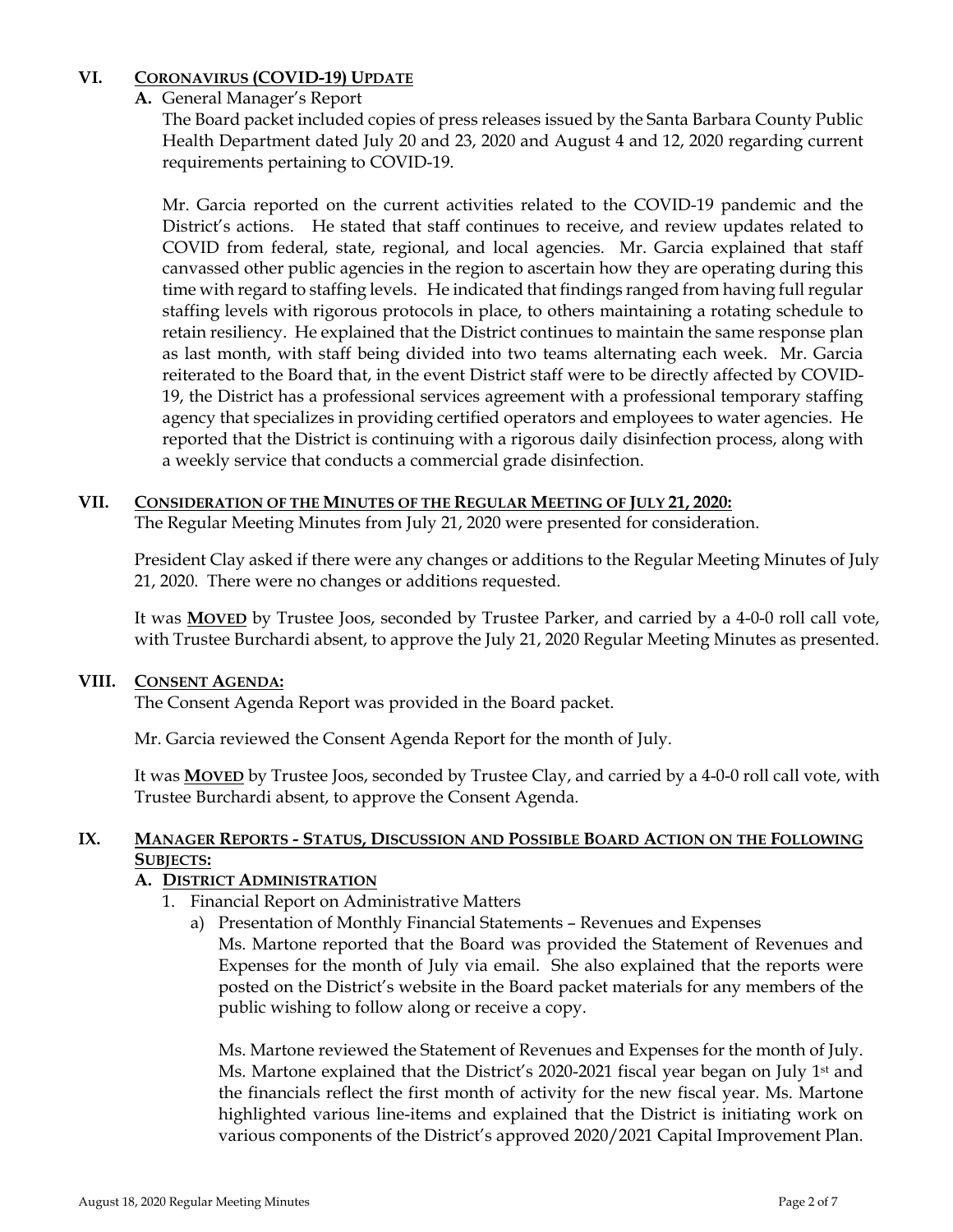She reported that District revenues exceeded expenses by \$427,408.04, and thus the year-to-date net income is the same number.

b) Approval of Accounts Payable

Ms. Martone reported that the Board was provided the Warrant List for July 22, 2020 through August 18, 2020 via email, and it was posted on the District's website in the Board packet materials for any member of the public wishing to receive a copy.

The Board reviewed the Warrant List which covered warrants 23258 through 23304 for the period of July 22, 2020 through August 18, 2020 in the amount of \$395,682.27.

It was **MOVED** by Trustee Rosenberg, seconded by Trustee Parker, and carried by a 4- 0-0 roll call vote, with Trustee Burchardi absent, to approve the Warrant List for July 22, 2020 through August 18, 2020 as presented.

c) Water Service Late Penalties

Mr. Garcia stated that in response to the COVID-19 pandemic, the Board decided in April to temporarily suspend late penalties on past due customer accounts, which to date has applied to water use from March through July. For the past several months, the Board has reconsidered the matter and determined to continue the temporary suspension of late penalties on a month-to-month basis. Mr. Garcia reviewed the cumulative amounts of past due charges, the number of past due customer accounts in comparison to the prior month's statistics, and the total amount of penalties that have been waived to date. Mr. Garcia reminded the Board that pursuant to the Governor's Executive Order N-42-20 pertaining to COVID-19, public water systems are still prohibited from shutting off water service to domestic users and businesses within designated critical infrastructure sectors who have not paid their bills. He explained that further direction has not been provided by the Governor regarding when the shutoff ban will be lifted. Notably, the Executive Order states that past due amounts are not being forgiven, and thus remain payable, and the Order does not prohibit water agencies from issuing late penalties on past due accounts.

Board discussion ensued and comments included the total number of past due accounts, types of accounts (domestic vs. agriculture), cumulative total of penalties that have been waived to date, the collection process, customer communication, alternative approaches for how late penalties can be assessed, and how other agencies are handling past due accounts during the pandemic.

It was **MOVED** by Trustee Rosenberg, seconded by Trustee Joos, and carried by a 4-0- 0 roll call vote, with Trustee Burchardi absent, to continue the suspension of late penalties for the next billing cycle (August water use), and to direct staff to canvass other agencies and policies of the state and bring back options to address past due accounts for Board consideration at the September meeting.

### **X. OPERATIONS AND MAINTENANCE**

1. Update on Lateral Replacement Phase II

Mr. Garcia reported that due to the COVID-19 pandemic all work related to the Lateral Replacement Phase II project was stopped in March. He stated that staff has been in communication with the District's contractor for the project to discuss required safety protocols and guidelines that could allow work to resume. Mr. Garcia stated that the District's contractor is scheduled to resume work on Monday, August  $24<sup>th</sup>$  on Paloma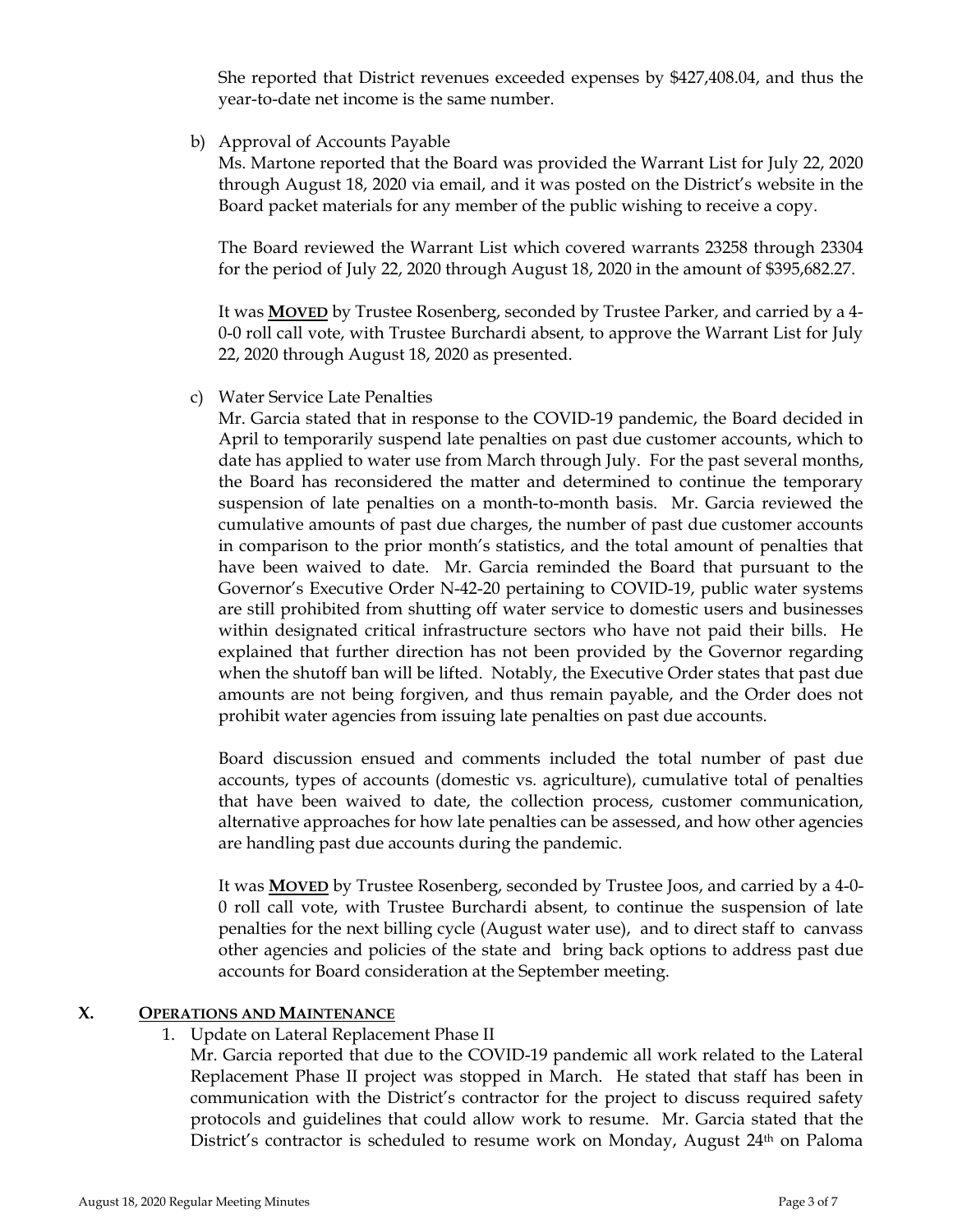Street. He reported that affected customers have been notified via phone calls and doortags that work will be occurring in their vicinity. Mr. Garcia reiterated that all District staff and contractors are required to follow safety protocols and guidelines that have been instituted in response to COVID-19.

### **XI. REPORT, DISCUSSION AND POSSIBLE BOARD ACTION ON THE FOLLOWING SUBJECTS:**

### **A. CACHUMA PROJECT – OPERATIONS AND SUPPLIES:**

1. Cachuma Project Water Service Contract No. I75r-1802R and Status of 2020 Water Service Contract Process

The Board packet included July 21, 2020 correspondence from the Santa Barbara County Water Agency regarding public posting of the Draft Amendatory Contract for the Cachuma Project, and July 14, 2020 correspondence from the Santa Barbara County Water Agency regarding proposed Amendments to the Cachuma Member Unit Contracts.

Mr. Garcia reported on the status of the 2020 Water Service Contract between the United States Bureau of Reclamation (USBR) and the Santa Barbara County Water Agency (Water Agency). He stated that in July, USBR sent a draft Amendment to current Master Contract No. I75r-1802R to the Water Agency and the Cachuma Member Units. Mr. Garcia stated that the draft Amendment retains all of the substantive provisions of the current Master Contract and keeps the current contract in effect for an additional three years to allow USBR, the Water Agency, and the Cachuma Member Units time to negotiate the next set of long-term contracts for the Cachuma Project. He stated that USBR has posted a 60-day public comment period for the Master Contract Amendment, which closes on September 17, 2020. Mr. Garcia also reported that the Water Agency has circulated proposed amendments to the Cachuma Member Units subcontracts which would extend them for the same three-year period as the Master Contract Amendment. He stated that the First Amendment to the Member Unit Contract between the District and the Water Agency will be presented to the Board at the September meeting for discussion and possible action.

## 2. Draft Rescheduling/Carryover Guidelines for the Cachuma Project

The Board packet included July 31, 2020 correspondence from USBR to the Cachuma Member Units and other parties regarding Draft Rescheduling/Carryover Guidelines for the Cachuma Project. The Board packet also included a response letter dated August 10, 2020 from the Cachuma Member Units to USBR, and a response letter dated August 11, 2020 from the Cachuma Conservation Release Board (CCRB) to USBR.

Mr. Garcia reported on the July 31, 2020 email received from USBR to the Cachuma Member Units, CCRB, and the Cachuma Operation and Maintenance Board (COMB) regarding USBR's proposed rescheduling/carryover guidelines for the Cachuma Project. Mr. Garcia explained that USBR is reviewing proposed guidelines on how they would administer carryover water that is stored in the Cachuma Project. Mr. Garcia provided historical information on the annual allocation, how carryover water is stored and used, and provisions of the Master Contract related to carryover water. Mr. Garcia stated that the Cachuma Member Units collectively responded in opposition to USBR on August 10, 2020 with comments on the draft proposal to change storage operations at Lake Cachuma. He reported that CCRB also provided a letter discussing their concerns. Mr. Garcia stated that the proposal to modify carryover is not consistent with the terms of the Master Contract and thus should be addressed in the negotiations for the next long-term contract. Mr. Garcia stated there has been no response from USBR at this time.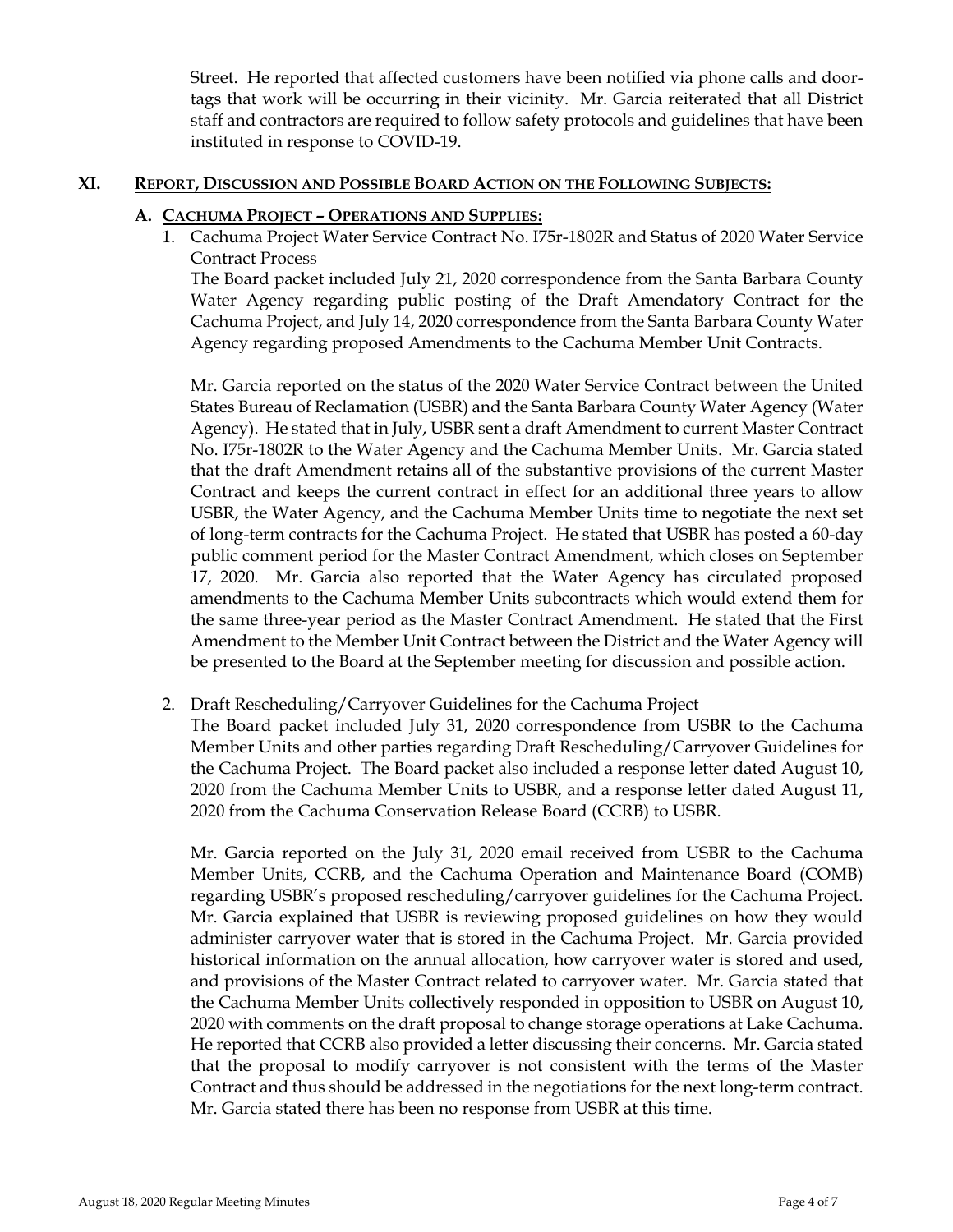Board discussion ensued and comments included Santa Barbara County's involvement in the USBR contract negotiations, prior "unaccounted for water" issues, ongoing consultation under the federal Endangered Species Act, water rights permits, and release requirements under the new State Board Order.

3. Draft Cachuma Project Yield Study

The Board packet included an August 7, 2020 PowerPoint document prepared by Stetson Engineers, titled Draft Cachuma Project Safe and Operational Yield Study.

Mr. Garcia provided an overview of the August 7, 2020 teleconference where Stetson Engineers presented the Draft Cachuma Project Safe and Operational Yield Study (Draft Study) to USBR, the Santa Barbara County Water Agency,, the Cachuma Member Units, CCRB, COMB, and the Santa Ynez River Water Conservation District (Parent District). Mr. Garcia explained that the Draft Study was completed on behalf of the County and it provides a history of how the yield of the Cachuma Project has evolved from the inception to present day, the various factors that have gone into different yield analyses, and factors that may be evaluated going forward in the yield analysis for the Cachuma Project. He reported that the Cachuma Member Units are reviewing the Draft Study, have initial concerns, and likely will be preparing and submitting comments.

### **B. CACHUMA PROJECT – IMPLEMENTATION OF 2000 BIOLOGICAL OPINION:**

1. Successful Resolution of Cachuma Operation and Maintenance Board v. Santa Ynez River Water Conservation District, Improvement District No.1, Santa Barbara County Superior Court Case No. 19CV01873

Mr. Garcia stated that at the July  $21<sup>st</sup>$  Board meeting the ID No.1 Board took action to approve the First Amendment to the Cachuma Operation and Maintenance Board Joint Powers Authority Separation Agreement (First Amendment). He explained that the First Amendment was also approved and executed by the Cachuma Operation and Maintenance Board (COMB) and all member agencies of COMB, and as a result the lawsuit that COMB previously filed against the District has been dismissed. Mr. Garcia stated this was a successful resolution of a dispute that arose many years ago.

### **C. SUSTAINABLE GROUNDWATER MANAGEMENT ACT:**

1. Eastern Management Area Update

Mr. Garcia reported that the next meeting of the Eastern Management Area (EMA) Groundwater Sustainability Agency (GSA) is on August 27, 2020 at 6:30 p.m. via teleconference. He reviewed current activities undertaken by the consultant (GSI) who is currently working on various technical matters, including the hydrogeologic conceptual model, which will support preparation of the EMA Groundwater Sustainability Plan. Mr. Garcia stated that the EMA Citizens Advisory Committee remains involved and has reviewed various public outreach materials and all draft technical documents produced to date. Mr. Garcia reported that there also has been coordination between the EMA and other management areas of the basin to ensure that assumptions on technical issues are being shared and coordinated as required by the Sustainability Groundwater Management Act (SGMA). Mr. Garcia reiterated the importance of the SGMA process and the public meetings that are taking place related to each area of the Basin. He encouraged public participation and all stakeholders to become involved in the process.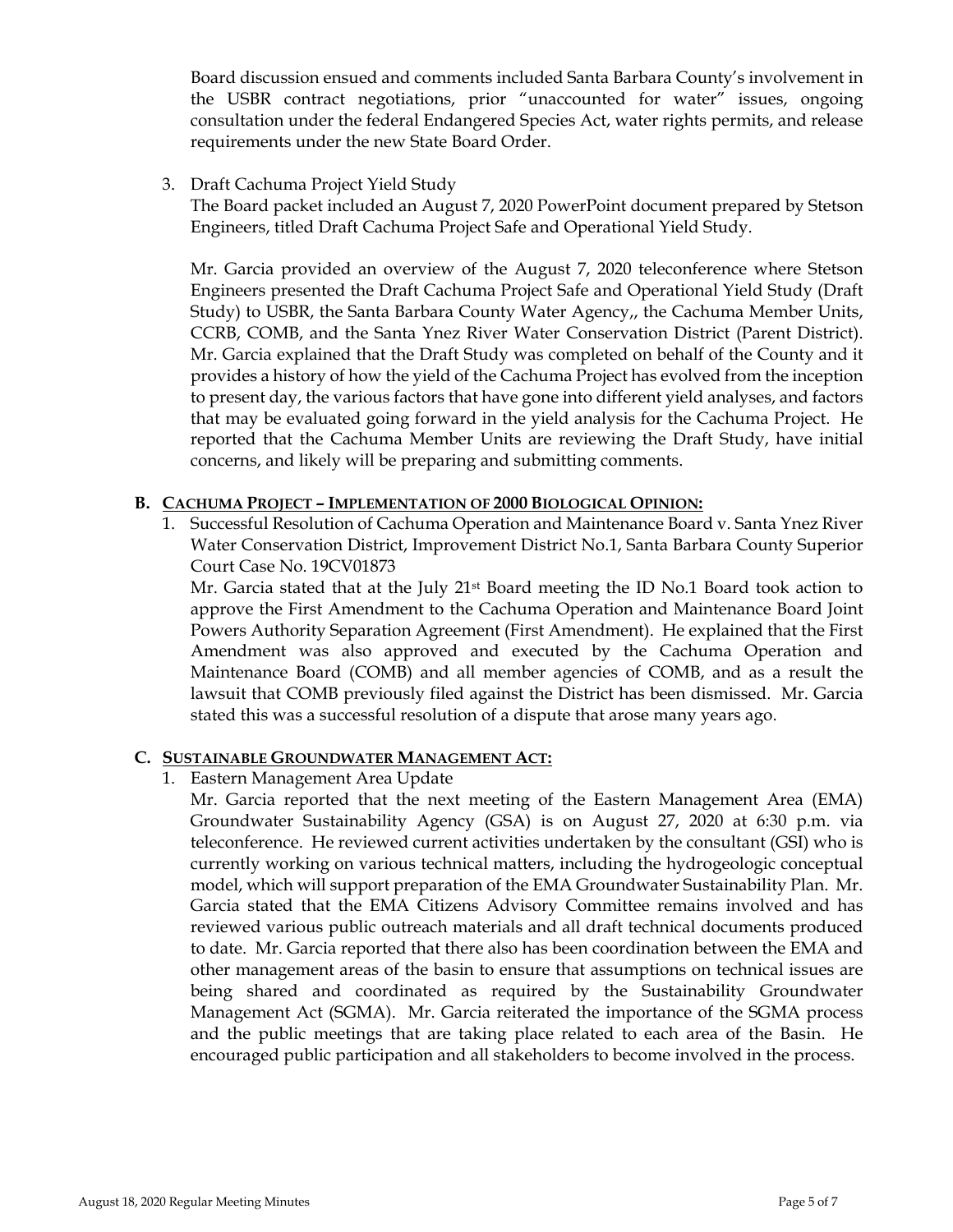### **XII. UPDATE FROM ALTERNATIVE POWER / SOLAR AD HOC SUBCOMMITTEE:**

The Board packet included a July 15, 2020 Central Coast Water Authority Memorandum from John Brady discussing Siemens Energy & Environmental Solution Proposal for Solar Power Installation at the Water Treatment Plant and 20 Year Power Purchase Agreement.

Mr. Garcia reported that Trustees Joos and Rosenberg currently serve as the District's Ad Hoc Committee for Alternative Power/Solar. He explained that he and the Ad Hoc Committee are currently working with two companies, REC Solar and Siemens Energy, to discuss issues related to potential infrastructure improvements and cost savings for power consumption. Mr. Garcia reported that he and Trustee Rosenberg attended a teleconference with representatives from REC Solar on August 14<sup>th</sup> where they discussed the District's primary objectives in discussing solar alternatives, which include cost savings, resiliency and redundancy, and implementing environmentally friendly designs. Mr. Garcia explained that he is finalizing arrangements that will enable the solar companies to review the District's utility usage and infrastructure locations and determine whether to provide project proposals for the District. He stated that the Board packet included a Central Coast Water Authority (CCWA) Staff Memorandum discussing a Siemens Energy & Environmental Solution Proposal for Solar Power Installation at the CCWA Polonio Pass Water Treatment Plant for Board information. Trustee Rosenberg requested that this item be included on the next agenda to provide updates to the Board.

## **XIII. REPORTS BY THE BOARD MEMBERS OR STAFF, QUESTIONS OF STAFF, STATUS REPORTS, ANNOUNCEMENTS, COMMITTEE REPORTS, OBSERVATIONS AND OTHER MATTERS AND/OR COMMUNICATIONS NOT REQUIRING ACTION:**

Trustee Clay reported that he attended the Central Coast Water Authority Board of Directors teleconference meeting on July 31, 2020 and provided a review of the topics discussed at the meeting.

Mr. Garcia reported that the District experienced an extended power outage on Saturday, August  $15<sup>th</sup>$  due to extreme weather conditions. He stated the outage began at approximately 9:15 a.m. and lasted until approximately 6:00 p.m. Mr. Garcia discussed and complimented the field crew's response to immediately mobilize and stabilize water supply to District customers throughout the entire power outage, wherein the District faced hot temperatures and increased water demands throughout the entire day. He stated the field crew utilized two of the District's industrial generators to keep the system up and running during the power outage and that no customers were without water during the day. Mr. Garcia explained that staff has received various alerts from Cal ISO and PG&E about conserving energy and possible upcoming Public Safety Power Shutdown (PSPS) events, which have been forwarded to District customers via email. The Board complimented staff on a job well done and discussed the importance of keeping water available during critical times. The Board briefly discussed the need for an additional generator. Mr. Garcia stated that the Board recently approved the purchase of an additional generator as part of the 2020/2021 Budget and Capital Improvement Plan. He reported that quotes have been received and the additional generator has been ordered.

The Board packet included a July 16, 2020 Los Olivos Community Services District letter discussing a Wastewater Project Update and November 2020 Director Elections. Mr. Garcia reported that he has been in contact with the Los Olivos CSD General Manager, Mr. Doug Pike, and that the CSD is in the preliminary stages of developing a wastewater treatment design for the Los Olivos community.

The Board packet included an August 13, 2020 letter from the Santa Ynez River Water Conservation District announcing a downstream water rights release, which is scheduled to